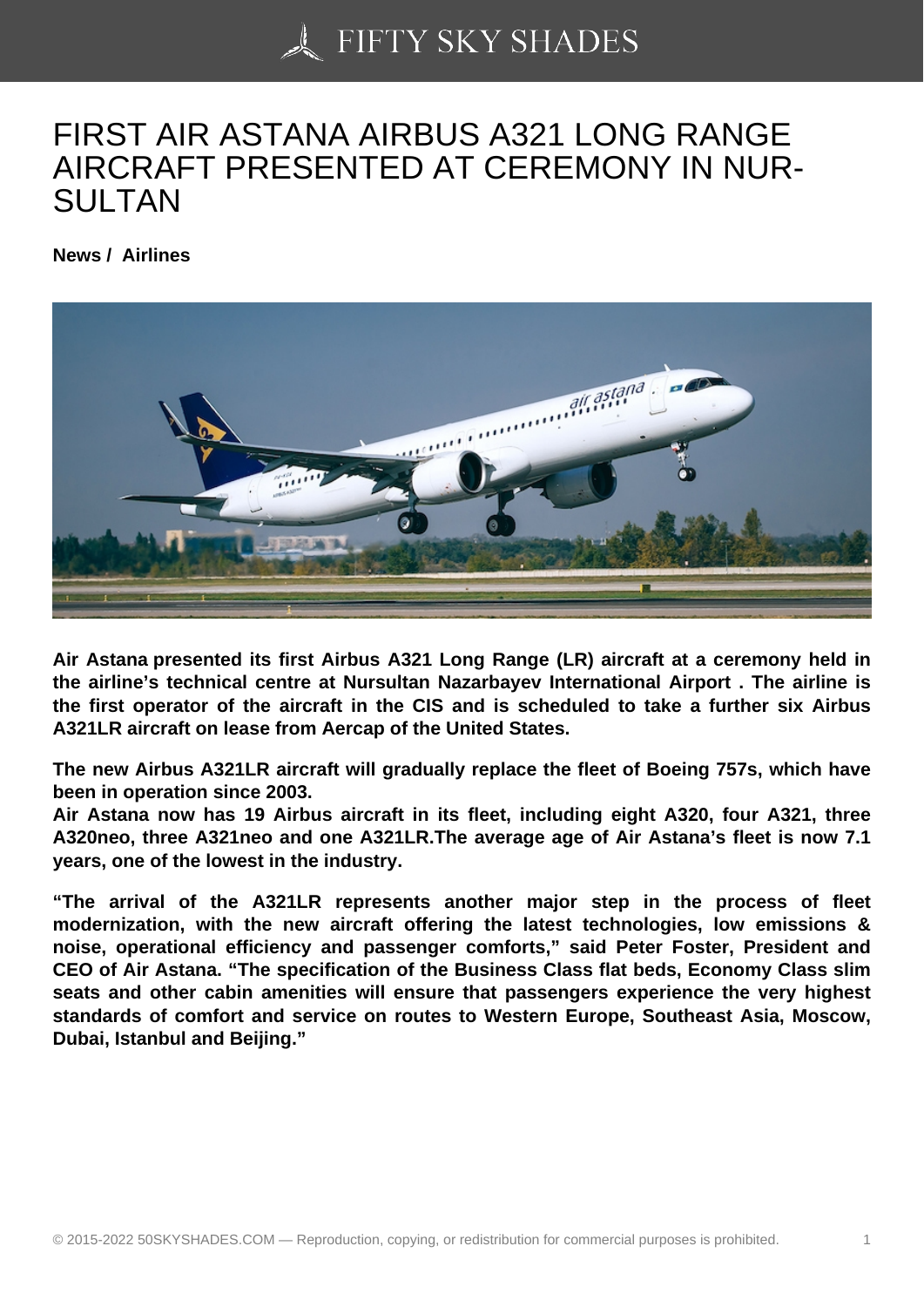

The lie-flat business class seats are equipped with individual 16-inch screens, with four of 16 seats offering additional personal space. In the economy class, the Recaro seats provide increased comfort for long flights and are equipped with individual 10-inch screens. The design of the interior trim, curtains and seat covers for both business and economy classes have been specially developed for Air Astana, with a combination of elegance and sophistication that embraces a clear national identity.

The A321LR cabin is equipped with a Zodiac (RAVE) in-flight entertainment system, which is in common with all other Airbus and Boeing aircraft in the fleet.

The aircraft is equipped with the latest generation Pratt & Whitney engines, which reduce fuel consumption by 20%, maintenance costs by 5%, carbon emissions by 20% and noise levels by 50% compared with current generation of aircraft.

During the presentation of the new aircraft, Air Astana announced a donation of US\$20,000 to the National Board of Paralympics, with funds to be allocated for the development and promotion of Paralympic sports in Kazakhstan and for the training of Kazakhstan Paralympic athletes participating in international sports events.